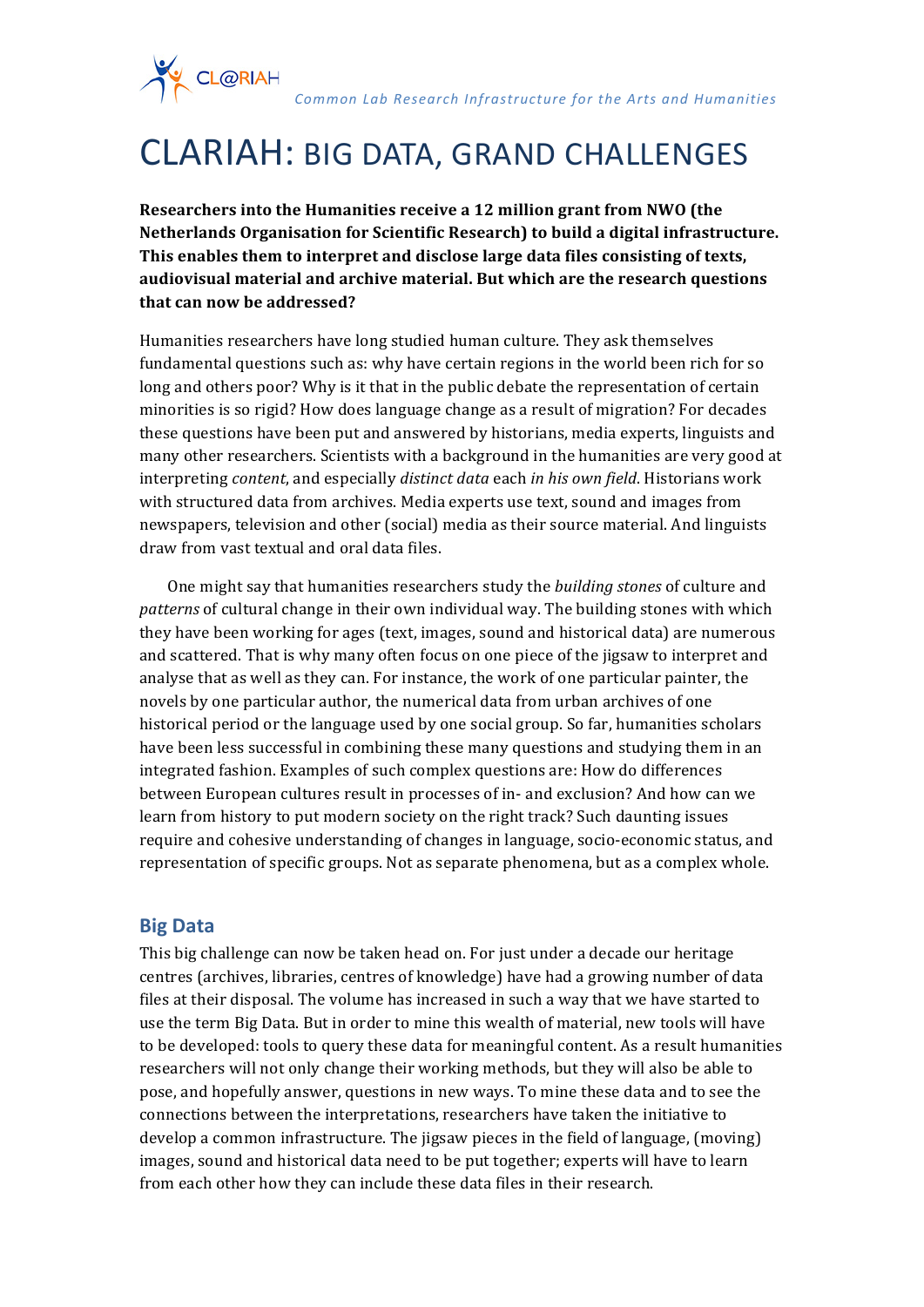# CL@RIAH *Common Lab Research Infrastructure for the Arts and Humanities*

CLARIAH (Common Lab Research Infrastructure for the Arts and Humanities) is a common project of a core team of scientists, supported by a consortium of 40 knowledge and heritage centres, public organisations and companies rewarded by NWO with a generous 12 million grant. This money for a common infrastructure will not only be helpful for the development of digital tools for mining large data files; by making these tools "talk" to one another, humanities researchers will learn to co-operate to answer these complex questions. Three disciplines form the vanguard of CLARIAH: linguistics, media studies and socio-economic history. Linguists focus on mining digital text files. Experts in Media Studies mainly develop tools for interpreting audio-visual sources (sound and images). And socio-economic historians concentrate on structured data files from archives. However, the tools to be developed in various disciplines need to be useful for all researchers working with various types of digital data. A recent survey in de Groene Amsterdammer among 200 humanity scholars in the Netherlands showed that they thought *Digital Humanities*, another name for this watershed, the most important development in their discipline.

Apart from being a boost to *Digital Humanities*, CLARIAH also aims at making a substantial contribution to important scientific questions with reference to Big Data *outside* the humanities. This project will yield building stones that are complementary to the work of exact and social disciplines in the field of data mining. While information scientists are experts at designing search algorithms, and social scientists are curious about user behaviour, humanities are good at *interpreting human messages*. Big Data in the humanities are mainly "rich data": they are full of noise, in the same way that culture can be fuzzy. Statistics on poverty are no facts, but need interpretation. Opinions in public debate are many but also diffuse – they have a different specific gravity. And images and text can be ironic or ambiguous. Whoever studies culture knows that content needs interpretation and that messages are only meaningful when interpreted in context. Understanding this *complexity of content* – that is what humanities researchers contribute to the study of large quantities of digital data. CLARIAH stands for an even more intensive co-operation between the humanities, exact sciences (especially information technology) and social sciences in understanding cultural complexity. 

### **Grand challenges**

But it is not only scientists that stand to gain by the future infrastructure. Industry is also interested in projects that can be evolved with the help of CLARIAH. Perhaps companies do not have a direct interest in solving Big Questions that are posed by humanities researchers, such as the study of migration and minorities. However, they do show an interest in the *type* of knowledge that is being developed here: interpreting complex messages in digital environments. In anticipation of this infrastructure researchers have co-operated with medium and small enterprises in the field of language and speech technology and image recognition. A big company like IBM has shown interest in the contribution of humanities researchers. Talks between IBM, the Royal Academy of Arts and Sciences (KNAW) and the Amsterdam universities about cooperation in Digital Humanities are at an advanced stage. And these forms of publicprivate co-operation tie in nicely with initiatives in the Top Sector Creative Industry-